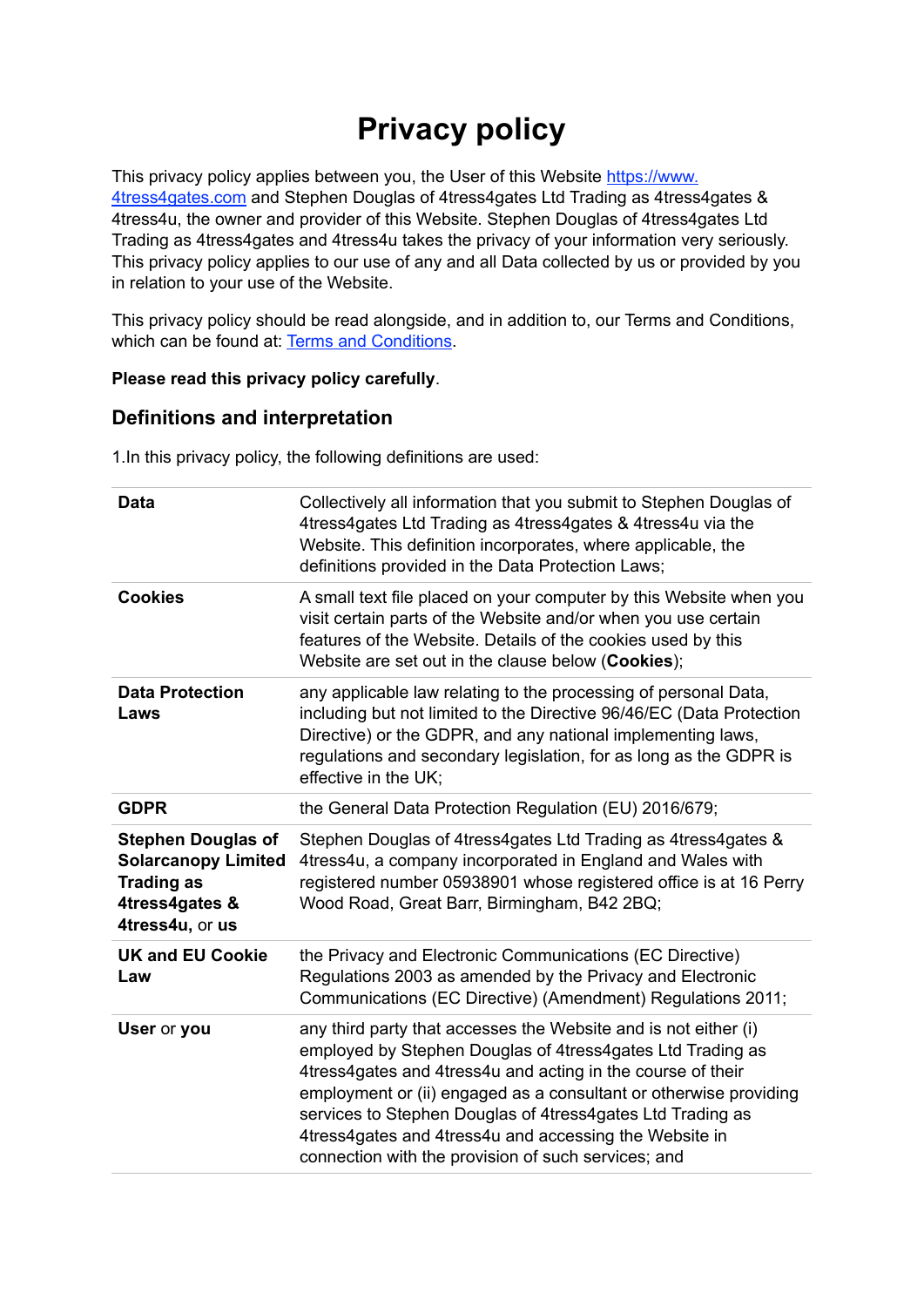| Website | The website that you are currently using, www.4tress4gates.com |
|---------|----------------------------------------------------------------|
|         | and any sub-domains of this site unless expressly excluded by  |
|         | their own terms and conditions.                                |

- 2.In this privacy policy, unless the context requires a different interpretation:
	- a.the singular includes the plural and vice versa;
	- b.references to sub-clauses, clauses, schedules or appendices are to sub-clauses, clauses, schedules or appendices of this privacy policy;
	- c.a reference to a person includes firms, companies, government entities, trusts and partnerships;
	- d."including" is understood to mean "including without limitation";
	- e.reference to any statutory provision includes any modification or amendment of it;
	- f.The headings and sub-headings do not form part of this privacy policy.

### **Scope of this privacy policy**

- 3.This privacy policy applies only to the actions of Stephen Douglas of 4tress4gates Ltd Trading as 4tress4gates and 4tress4u and Users with respect to this Website. It does not extend to any websites that can be accessed from this Website including, but not limited to, any links we may provide to social media websites.
- 4.For purposes of the applicable Data Protection Laws, Stephen Douglas of 4tress4gates Ltd Trading as 4tress4gates and 4tress4u is the "data controller". This means that Stephen Douglas of 4tress4gates Ltd Trading as 4tress4gates & 4tress4u determines the purposes for which, and the manner in which, your Data is processed.

### **Data collected**

- 5.We may collect the following Data, which includes personal Data, from you:
	- a.name;
	- b.date of birth;
	- c.gender;
	- d.job title;
	- e.profession;
	- f.contact Information such as email addresses and telephone numbers;
	- g.demographic information such as postcode, preferences and interests;
	- h.IP address (automatically collected);
	- i.web browser type and version (automatically collected);
	- j.operating system (automatically collected);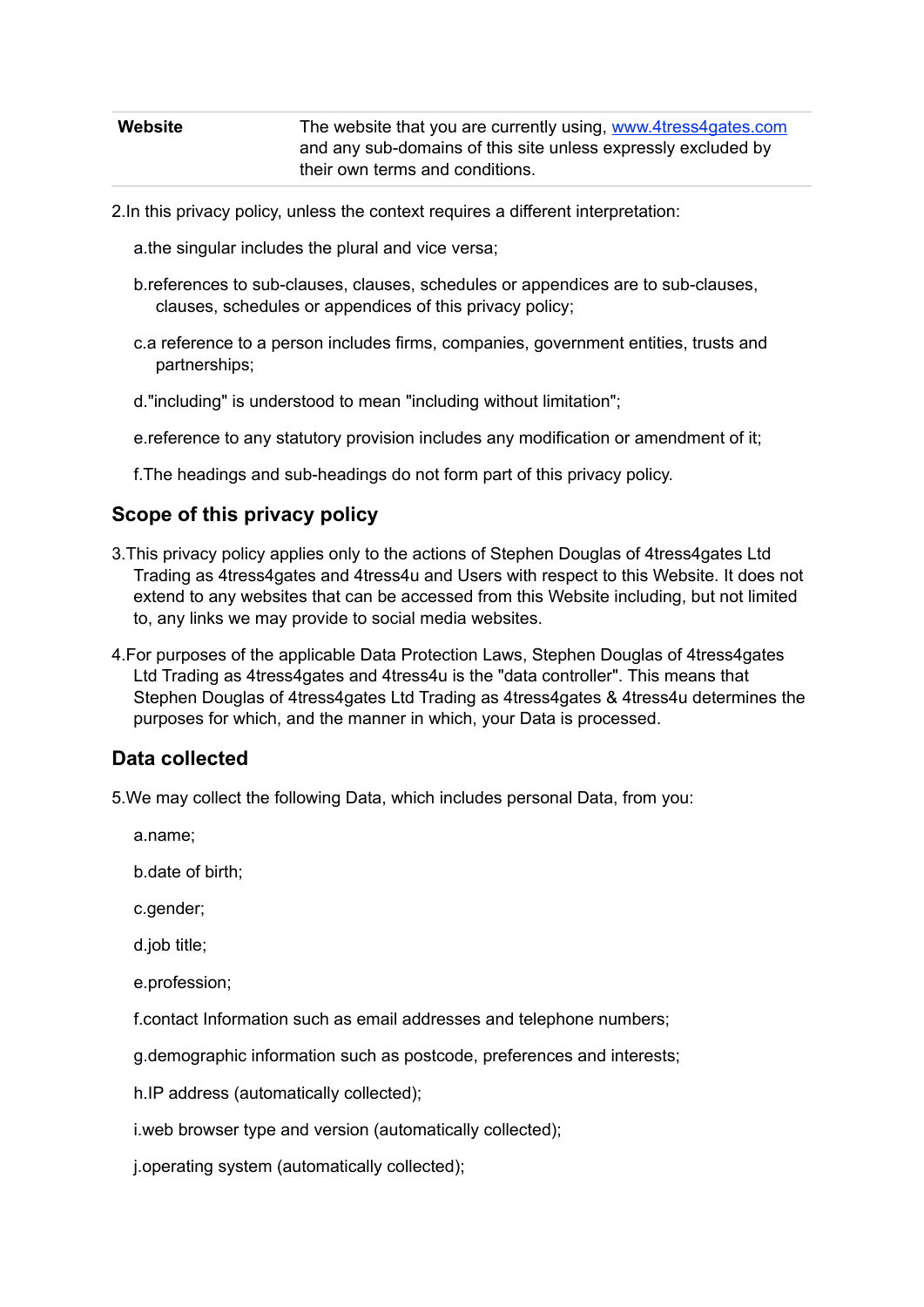- k.a list of URLs starting with a referring site, your activity on this Website, and the site you exit to (automatically collected);
- l.In each case, in accordance with this privacy policy.

## **How we collect Data**

- 6.We collect Data in the following ways:
	- a.data is given to us by you; and
	- b.Data is collected automatically.

### **Data that is given to us by you**

- 7.Stephen Douglas of 4tress4gates Ltd Trading as 4tress4gates and 4tress4u will collect your Data in a number of ways, for example:
	- a.when you contact us through the Website, by telephone, post, e-mail or through any other means;
	- b.when you register with us and set up an account to receive our products/services;
	- c.when you enter a competition or promotion through a social media channel;
	- d.when you make payments to us, through this Website or otherwise;
	- e.when you elect to receive marketing communications from us;
	- f.when you use our services;

In each case, in accordance with this privacy policy.

# **Data that is collected automatically**

- 8.To the extent that you access the Website, we will collect your Data automatically, for example:
	- a.We automatically collect some information about your visit to the Website. This information helps us to make improvements to Website content and navigation, and includes your IP address, the date, times and frequency with which you access the Website and the way you use and interact with its content.
	- b.We will collect your Data automatically via cookies, in line with the cookie settings on your browser. For more information about cookies, and how we use them on the Website, see the section below, headed "Cookies".

# **Our Use of Data**

9.Any or all of the above Data may be required by us from time to time in order to provide you with the best possible service and experience when using our Website. Specifically, Data may be used by us for the following reasons:

a.internal record keeping;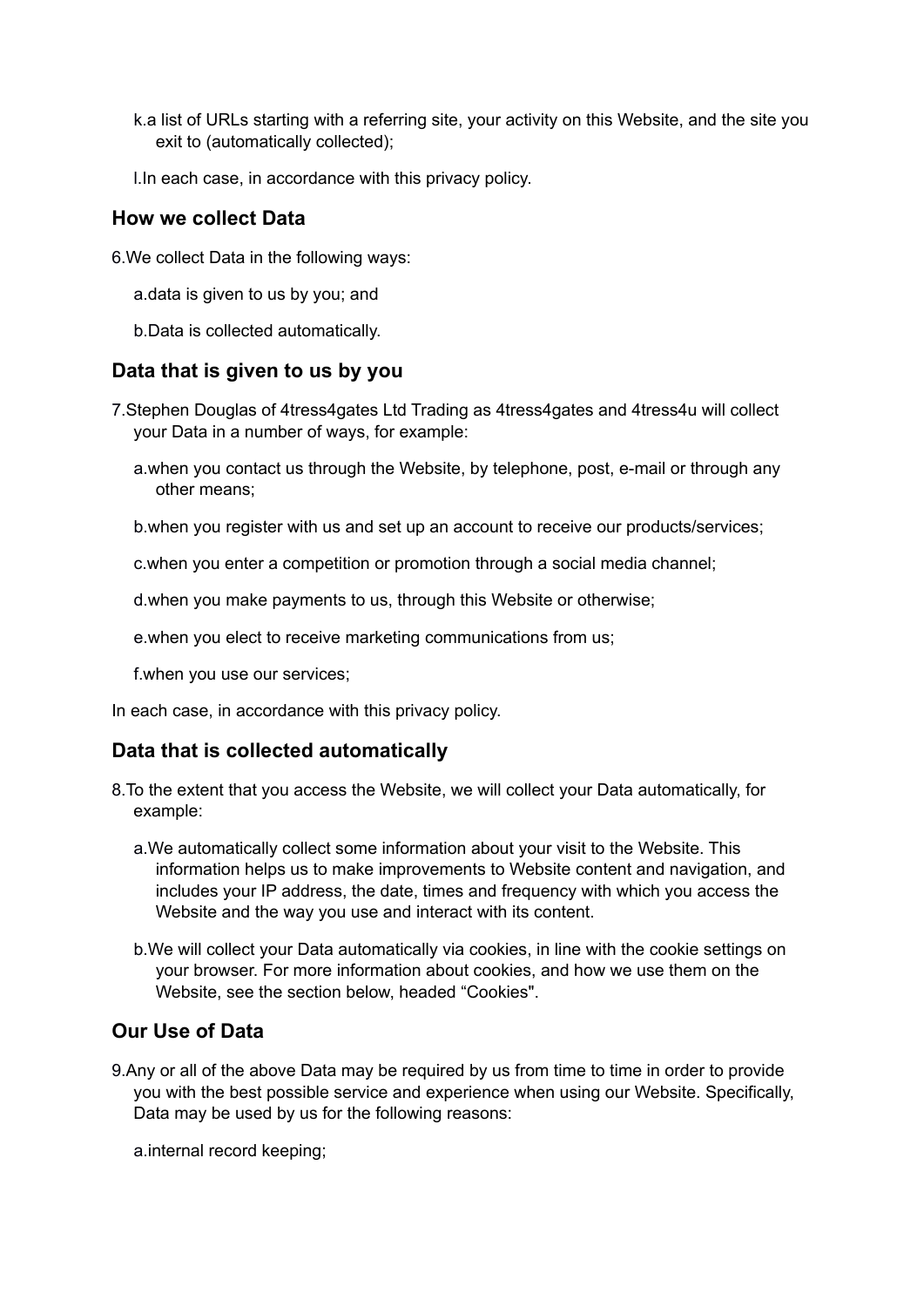b.improvement of our products / services;

- c.transmission by email of marketing materials that may be of interest to you;
- d.Contact for market research purposes which may be done using email, telephone, fax or mail. Such information may be used to customise or update the Website;
- In each case, in accordance with this privacy policy.
- 10.We may use your Data for the above purposes if we deem it necessary to do so for our legitimate interests. If you are not satisfied with this, you have the right to object in certain circumstances (see the section headed "Your rights" below).
- 11.For the delivery of direct marketing to you via e-mail, we'll need your consent, whether via an opt-in or soft-opt-in:
	- a.Soft opt-in consent is a specific type of consent which applies when you have previously engaged with us (for example, you contact us to ask us for more details about a particular product/service, and we are marketing similar products/services). Under "soft opt-in" consent, we will take your consent as given unless you opt-out.
	- b.For other types of e-marketing, we are required to obtain your explicit consent; that is, you need to take positive and affirmative action when consenting by, for example, checking a tick box that we'll provide.
	- c.If you are not satisfied about our approach to marketing, you have the right to withdraw consent at any time. To find out how to withdraw your consent, see the section headed "Your rights" below.
- 12.When you register with us and set up an account to receive our services, the legal basis for this processing is the performance of a contract between you and us and/or taking steps, at your request, to enter into such a contract.
- 13.We may use your Data to show you Stephen Douglas of 4tress4gates Ltd Trading as 4tress4gates and 4tress4u adverts and other content on other websites. If you do not want us to use your data to show you Stephen Douglas of 4tress4gates Ltd Trading as 4tress4gates and 4tress4u adverts and other content on other websites, please turn off the relevant cookies (please refer to the section headed "Cookies" below).

# **Who we share Data with**

14.We may share your Data with the following groups of people for the following reasons:

- a.our employees, agents and/or professional advisors to obtain advice from professional advisors;
- b.relevant authorities to facilitate the detection of crime or the collection of taxes or duties;

In each case, in accordance with this privacy policy.

# **Keeping Data secure**

15.We will use technical and organisational measures to safeguard your Data, for example: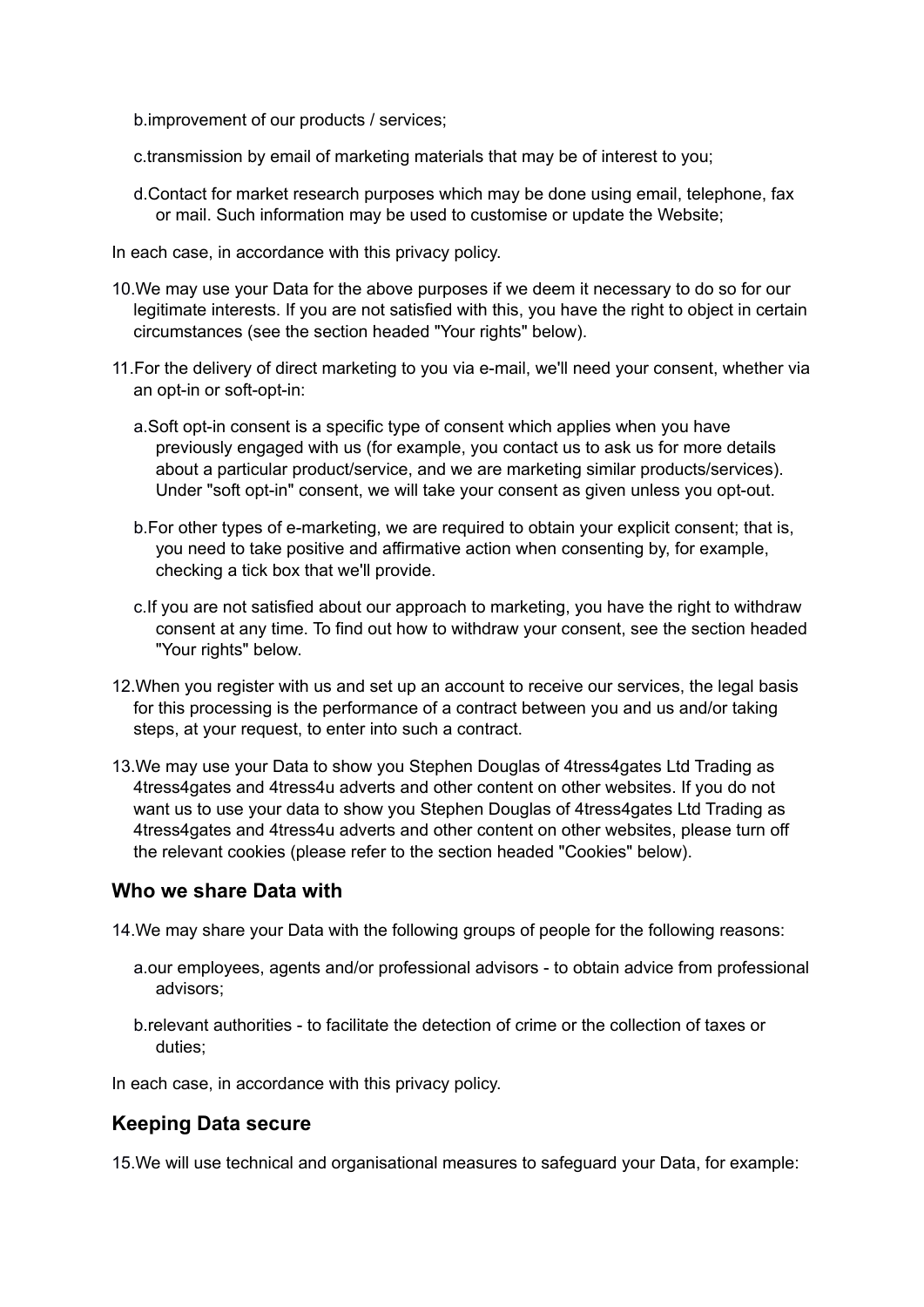- a.Access to your account is controlled by a password and a user name that is unique to you.
- b.We store your Data on secure servers.
- 16.Technical and organisational measures include measures to deal with any suspected data breach. If you suspect any misuse or loss or unauthorised access to your Data, please let us know immediately by contacting us via this e-mail address: [steve@4tress4gates.com](mailto:steve@4tress4gates.com).
- 17.If you want detailed information from Get Safe Online on how to protect your information and your computers and devices against fraud, identity theft, viruses and many other online problems, please visit [www.getsafeonline.org](https://www.getsafeonline.org). Get Safe Online is supported by HM Government and leading businesses.

### **Data retention**

- 18.Unless a longer retention period is required or permitted by law, we will only hold your Data on our systems for the period necessary to fulfil the purposes outlined in this privacy policy or until you request that the Data be deleted.
- 19.Even if we delete your Data, it may persist on backup or archival media for legal, tax or regulatory purposes.

### **Your rights**

20.You have the following rights in relation to your Data:

- a.**Right to access** the right to request (i) copies of the information we hold about you at any time, or (ii) that we modify, update or delete such information. If we provide you with access to the information we hold about you, we will not charge you for this, unless your request is "manifestly unfounded or excessive." Where we are legally permitted to do so, we may refuse your request. If we refuse your request, we will tell you the reasons why.
- b.**Right to correct** the right to have your Data rectified if it is inaccurate or incomplete.
- c.**Right to erase** the right to request that we delete or remove your Data from our systems.
- d.**Right to restrict our use of your Data** the right to "block" us from using your Data or limit the way in which we can use it.
- e.**Right to data portability** the right to request that we move, copy or transfer your Data.
- f.**Right to object** the right to object to our use of your Data including where we use it for our legitimate interests.
- 21.To make enquiries, exercise any of your rights set out above, or withdraw your consent to the processing of your Data (where consent is our legal basis for processing your Data), please contact us via this e-mail address: [steve@4tress4gates.com.](mailto:steve@4tress4gates.com)
- 22.If you are not satisfied with the way a complaint you make in relation to your Data is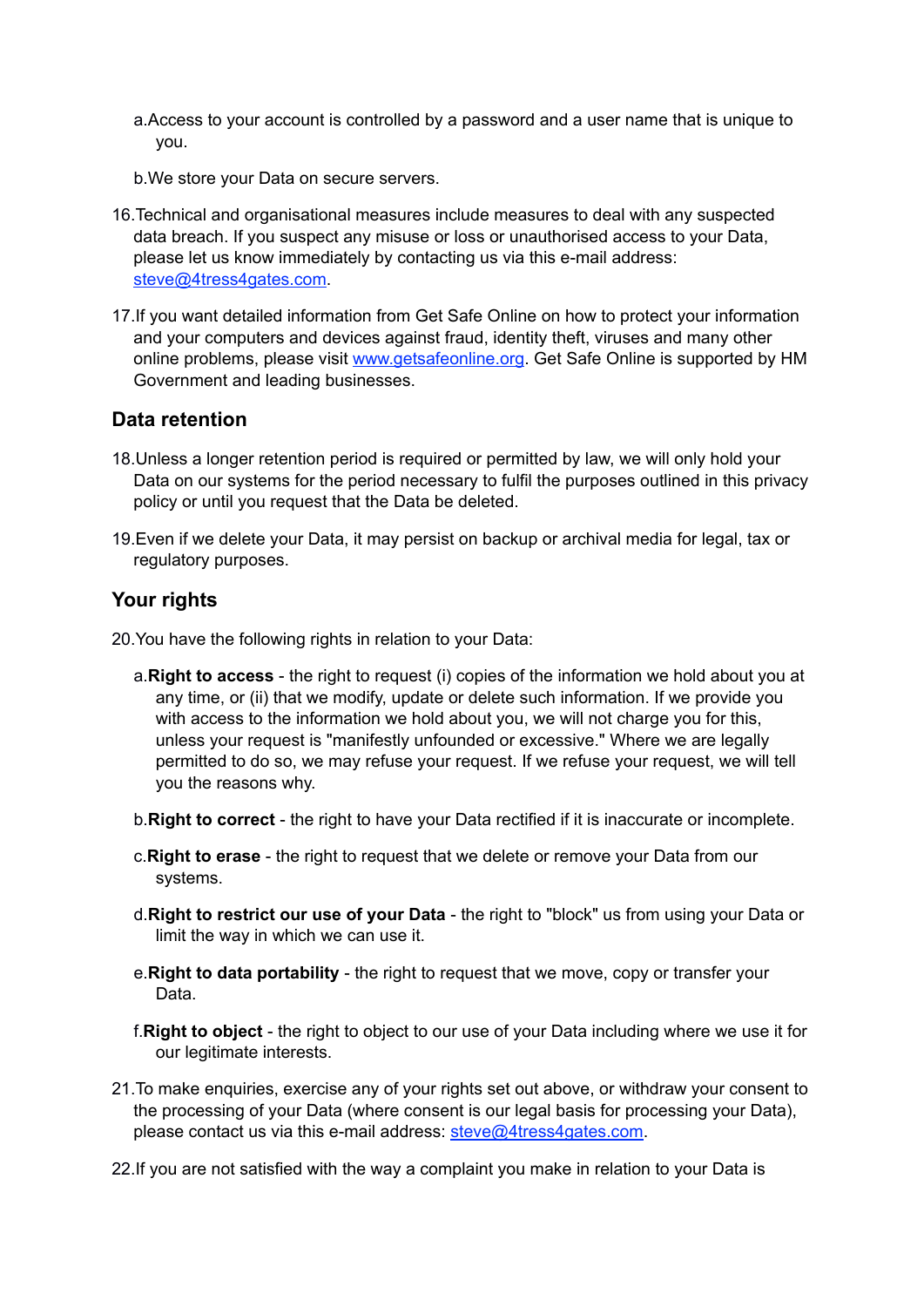handled by us, you may be able to refer your complaint to the relevant data protection authority. For the UK, this is the Information Commissioner's Office (ICO). The ICO's contact details can be found on their website at [ico.org.uk/](https://ico.org.uk/).

23.It is important that the Data we hold about you is accurate and current. Please keep us informed if your Data changes during the period for which we hold it.

# **Links to other websites**

24.This Website may, from time to time, provide links to other websites. We have no control over such websites and are not responsible for the content of these websites. This privacy policy does not extend to your use of such websites. You are advised to read the privacy policy or statement of other websites prior to using them.

# **Changes of business ownership and control**

- 25.Stephen Douglas of 4tress4gates Ltd Trading as 4tress4gates and 4tress4u may, from time to time, expand or reduce our business and this may involve the sale and/or the transfer of control of all or part of Stephen Douglas of 4tress4gates Ltd Trading as 4tress4gates and 4tress4u. Data provided by Users will, where it is relevant to any part of our business so transferred, be transferred along with that part and the new owner or newly controlling party will, under the terms of this privacy policy, be permitted to use the Data for the purposes for which it was originally supplied to us.
- 26.We may also disclose Data to a prospective purchaser of our business or any part of it.
- 27.In the above instances, we will take steps with the aim of ensuring your privacy is protected.

# **Cookies**

- 28.This Website may place and access certain Cookies on your computer. Stephen Douglas of 4tress4gates Ltd Trading as 4tress4gates and 4tress4u uses Cookies to improve your experience of using the Website and to improve our range of products and services. Stephen Douglas of 4tress4gates Ltd Trading as 4tress4gates and 4tress4u has carefully chosen these Cookies and has taken steps to ensure that your privacy is protected and respected at all times.
- 29.All Cookies used by this Website are used in accordance with current UK and EU Cookie Law.
- 30.Before the Website places Cookies on your computer, you will be presented with a message bar requesting your consent to set those Cookies. By giving your consent to the placing of Cookies, you are enabling Stephen Douglas of 4tress4gates Ltd Trading as 4tress4gates and 4tress4u to provide a better experience and service to you. You may, if you wish, deny consent to the placing of Cookies; however certain features of the Website may not function fully or as intended.
- 31.This Website may place the following Cookies: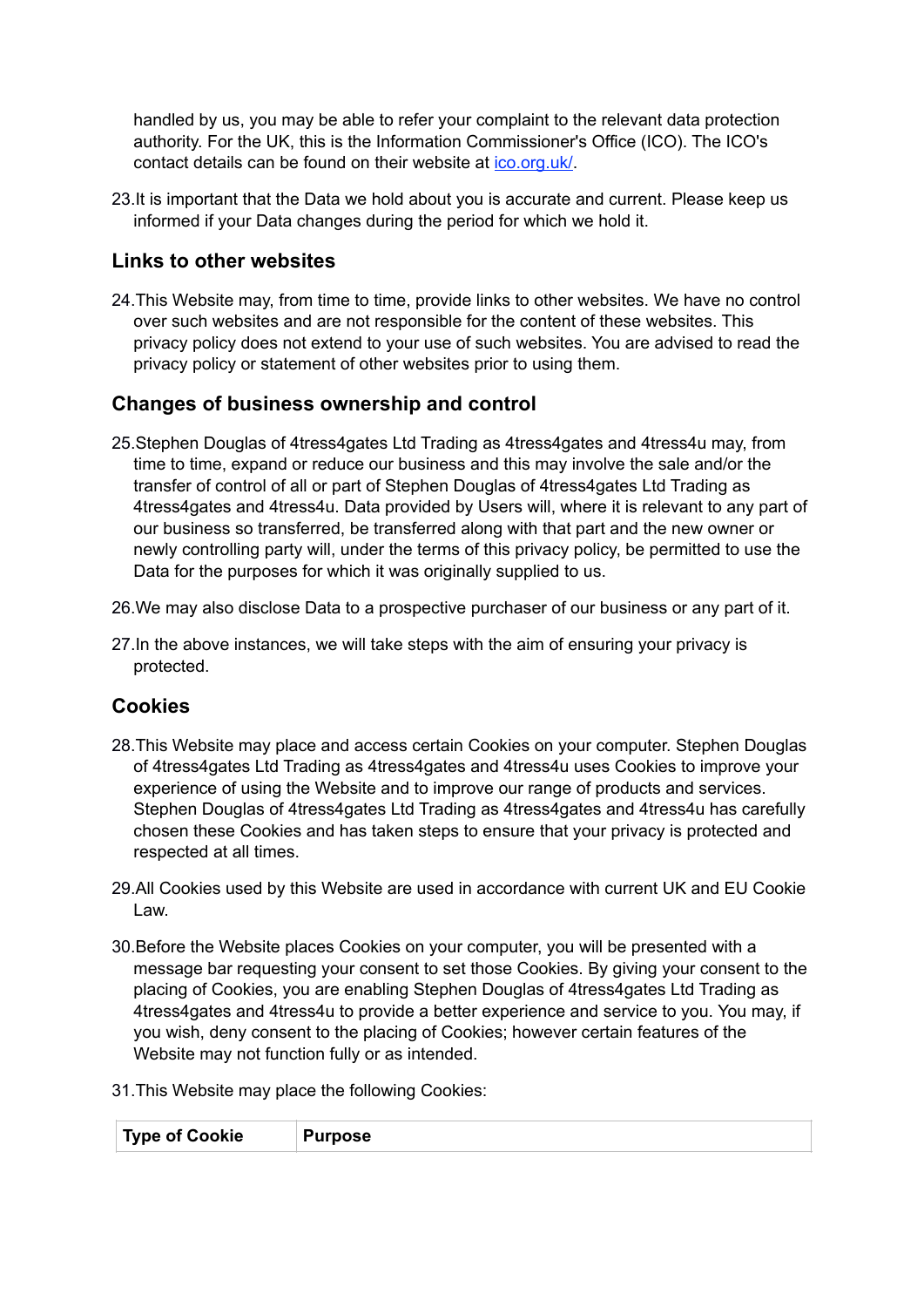| Strictly necessary<br>cookies      | These are cookies that are required for the operation of our<br>website. They include, for example, cookies that enable you to log<br>into secure areas of our website, use a shopping cart or make use<br>of e-billing services.                                                                                     |
|------------------------------------|-----------------------------------------------------------------------------------------------------------------------------------------------------------------------------------------------------------------------------------------------------------------------------------------------------------------------|
| Analytical/<br>performance cookies | They allow us to recognise and count the number of visitors and<br>to see how visitors move around our website when they are using<br>it. This helps us to improve the way our website works, for<br>example, by ensuring that users are finding what they are looking<br>for easily.                                 |
| <b>Functionality cookies</b>       | These are used to recognise you when you return to our website.<br>This enables us to personalise our content for you, greet you by<br>name and remember your preferences (for example, your choice<br>of language or region).                                                                                        |
| Targeting cookies                  | These cookies record your visit to our website, the pages you<br>have visited and the links you have followed. We will use this<br>information to make our website and the advertising displayed on<br>it more relevant to your interests. We may also share this<br>information with third parties for this purpose. |

- 32.You can find a list of Cookies that we use in the Cookies Schedule.
- 33.You can choose to enable or disable Cookies in your internet browser. By default, most internet browsers accept Cookies but this can be changed. For further details, please consult the help menu in your internet browser.
- 34.You can choose to delete Cookies at any time; however you may lose any information that enables you to access the Website more quickly and efficiently including, but not limited to, personalisation settings.
- 35.It is recommended that you ensure that your internet browser is up-to-date and that you consult the help and guidance provided by the developer of your internet browser if you are unsure about adjusting your privacy settings.
- 36.For more information generally on cookies, including how to disable them, please refer to aboutcookies.org. You will also find details on how to delete cookies from your computer.

# **General**

- 37.You may not transfer any of your rights under this privacy policy to any other person. We may transfer our rights under this privacy policy where we reasonably believe your rights will not be affected.
- 38.If any court or competent authority finds that any provision of this privacy policy (or part of any provision) is invalid, illegal or unenforceable, that provision or part-provision will, to the extent required, be deemed to be deleted, and the validity and enforceability of the other provisions of this privacy policy will not be affected.
- 39.Unless otherwise agreed, no delay, act or omission by a party in exercising any right or remedy will be deemed a waiver of that, or any other, right or remedy.
- 40.This Agreement will be governed by and interpreted according to the law of England and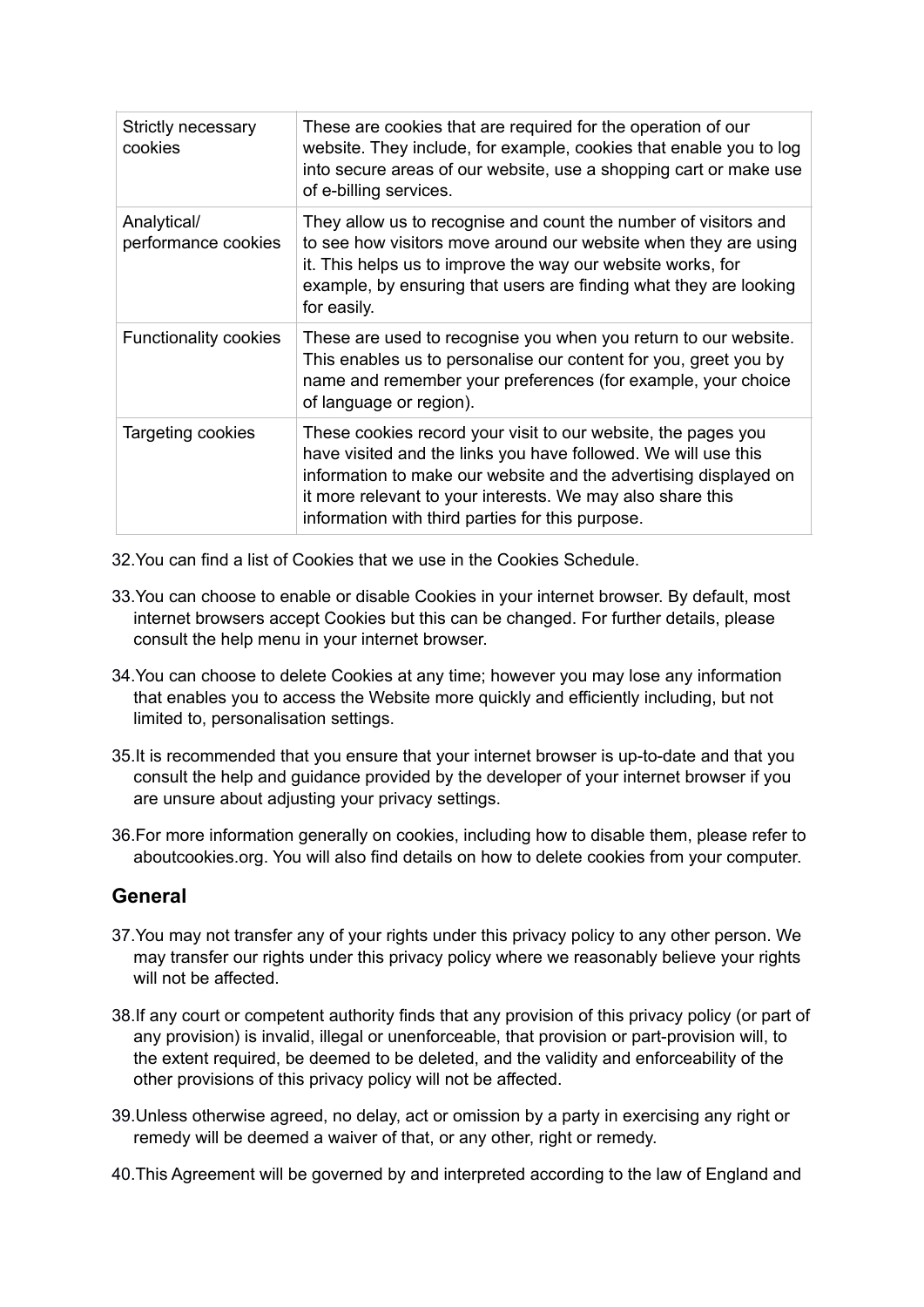Wales. All disputes arising under the Agreement will be subject to the exclusive jurisdiction of the English and Welsh courts.

# **Changes to this privacy policy**

41.Stephen Douglas of 4tress4gates Ltd Trading as 4tress4gates and 4tress4u reserves the right to change this privacy policy as we may deem necessary from time to time or as may be required by law. Any changes will be immediately posted on the Website and you are deemed to have accepted the terms of the privacy policy on your first use of the Website following the alterations.You may contact Stephen Douglas of S4tress4gates Ltd Trading as 4tress4gates and 4tress4u by email at [steve@4tress4gates.com](mailto:steve@4tress4gates.com)

# **Attribution**

42.This privacy policy was created using a document from Rocket Lawyer ([www.rocketlawyer.co.uk\)](https://www.rocketlawyer.co.uk).

### **23 August 2019**

# **Cookies**

Below is a list of the cookies that we use. We have tried to ensure this is complete and up to date, but if you think that we have missed a cookie or there is any discrepancy, please let us know.

# **We use the following strictly necessary cookies**:

Google Analytics Cookie Usage on Websites This document describes how Google Analytics uses cookies to measure user-interactions on websites.

# **Overview**

Google Analytics is a simple, easy-to-use tool that helps website owners measure how users interact with website content. As a user navigates between web pages, Google Analytics provides website owners JavaScript tags (libraries) to record information about the page a user has seen, for example the URL of the page. The Google Analytics JavaScript libraries use [HTTP Cookies](https://en.wikipedia.org/wiki/HTTP_cookie) to "remember" what a user has done on previous pages / interactions with the website.

**Important**: Read the [Google Analytics privacy](https://support.google.com/analytics/answer/6004245) document for more details about the data collected by Google Analytics.

Google Analytics supports three JavaScript libraries (tags) for measuring website usage: [gtag.js](https://developers.google.com/analytics/devguides/collection/gtagjs/), [analytics.js,](https://developers.google.com/analytics/devguides/collection/analyticsjs/) and [ga.js](https://developers.google.com/analytics/devguides/collection/gajs/). The following sections describe how each use cookies.

gtag.js and analytics.js – cookie usage

The [analytics.js JavaScript library](https://developers.google.com/analytics/devguides/collection/analyticsjs/) is part of [Universal Analytics](https://support.google.com/analytics/bin/answer.py?answer=2790010) and uses *first-party* cookies to:

- Distinguish unique users
- Throttle the request rate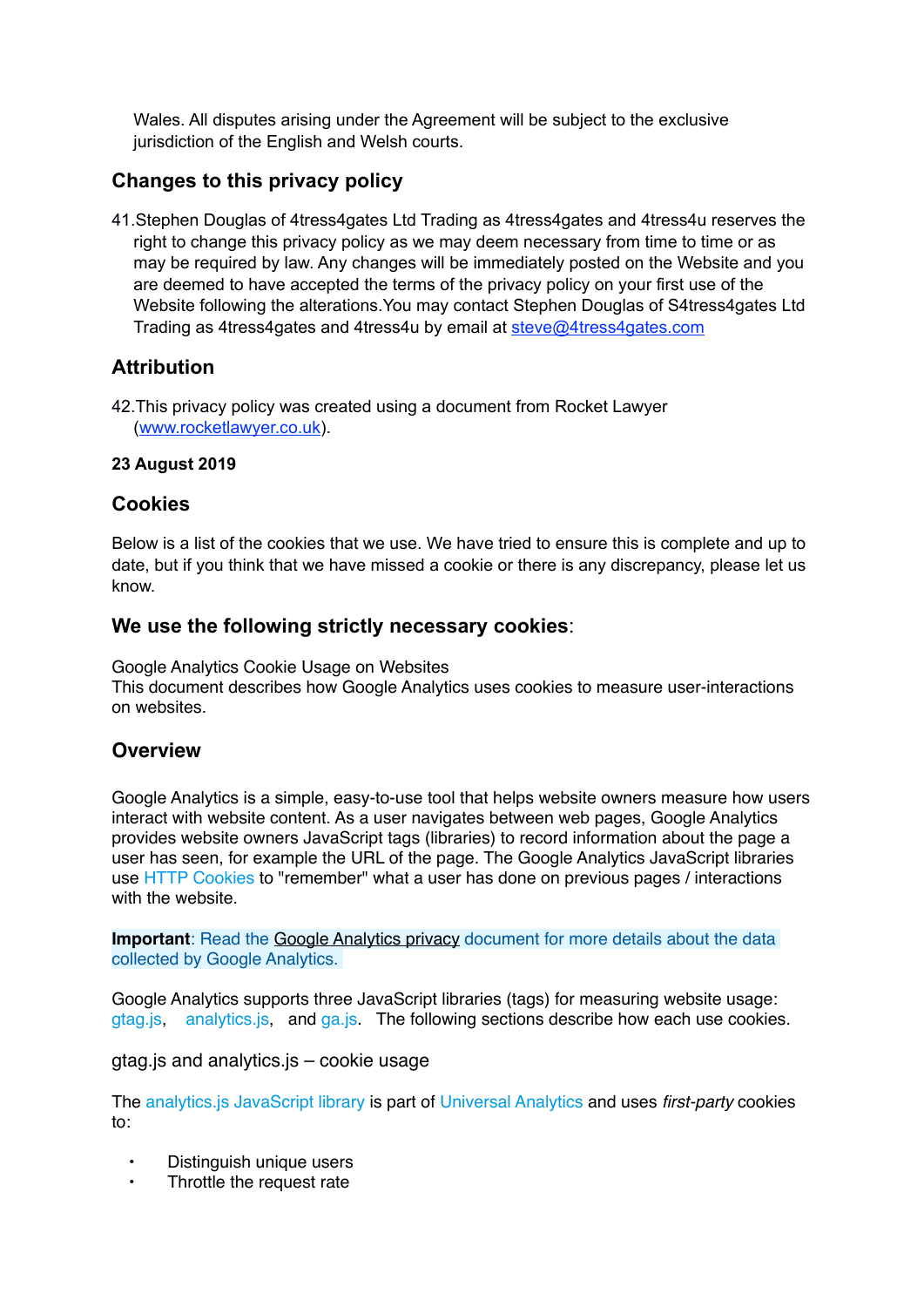When using the [recommended JavaScript snippet,](https://developers.google.com/analytics/devguides/collection/gtagjs/) gtag.js and analytics.js set cookies on the highest level domain they can. For example, if your website address is blog.example.co.uk, analytics.js will set the cookie domain to .example.co.uk. Setting cookies on the highest level domain possible allows users to be tracked across subdomains without any extra configuration.

**Note**: gtag.js and analytics.js do not require setting cookies to transmit data to Google Analytics.

| <b>Cookie Name</b>                | <b>Expiration</b><br>Time | <b>Description</b>                                                                                                                                                                                                         |
|-----------------------------------|---------------------------|----------------------------------------------------------------------------------------------------------------------------------------------------------------------------------------------------------------------------|
| $\Box$ ga                         | 2 years                   | Used to distinguish users.                                                                                                                                                                                                 |
| $\overline{\phantom{a}}$ gid      | 24 hours                  | Used to distinguish users.                                                                                                                                                                                                 |
| _gat                              | 1 minute                  | Used to throttle request rate. If Google<br>Analytics is deployed via Google Tag<br>Manager, this cookie will be named<br>_dc_gtm_ <property-id>.</property-id>                                                            |
| <b>AMP_TOKEN</b>                  | 30 seconds to<br>1 year   | Contains a token that can be used to retrieve<br>a Client ID from AMP Client ID service. Other<br>possible values indicate opt-out, inflight<br>request or an error retrieving a Client ID from<br>AMP Client ID service.  |
| _gac_ <property-id></property-id> | 90 days                   | Contains campaign related information for the<br>user. If you have linked your Google Analytics<br>and Google Ads accounts, Google Ads<br>website conversion tags will read this cookie<br>unless you opt-out. Learn more. |

gtag.js and analytics.js set the following cookies:

### **Customization**

Read the analytics.js [Domains & Cookies developer guide](https://developers.google.com/analytics/devguides/collection/analyticsjs/domains) to learn all the ways these default settings can be customized.

Read the [Security and privacy in Universal Analytics](https://support.google.com/analytics/bin/answer.py?answer=2838718) document for more information about Universal Analytics and cookies.

### ga.js – cookie usage

The [ga.js JavaScript library](https://developers.google.com/analytics/devguides/collection/gajs/) uses *first-party* cookies to:

- Determine which domain to measure
- Distinguish unique users
- Throttle the request rate
- Remember the number and time of previous visits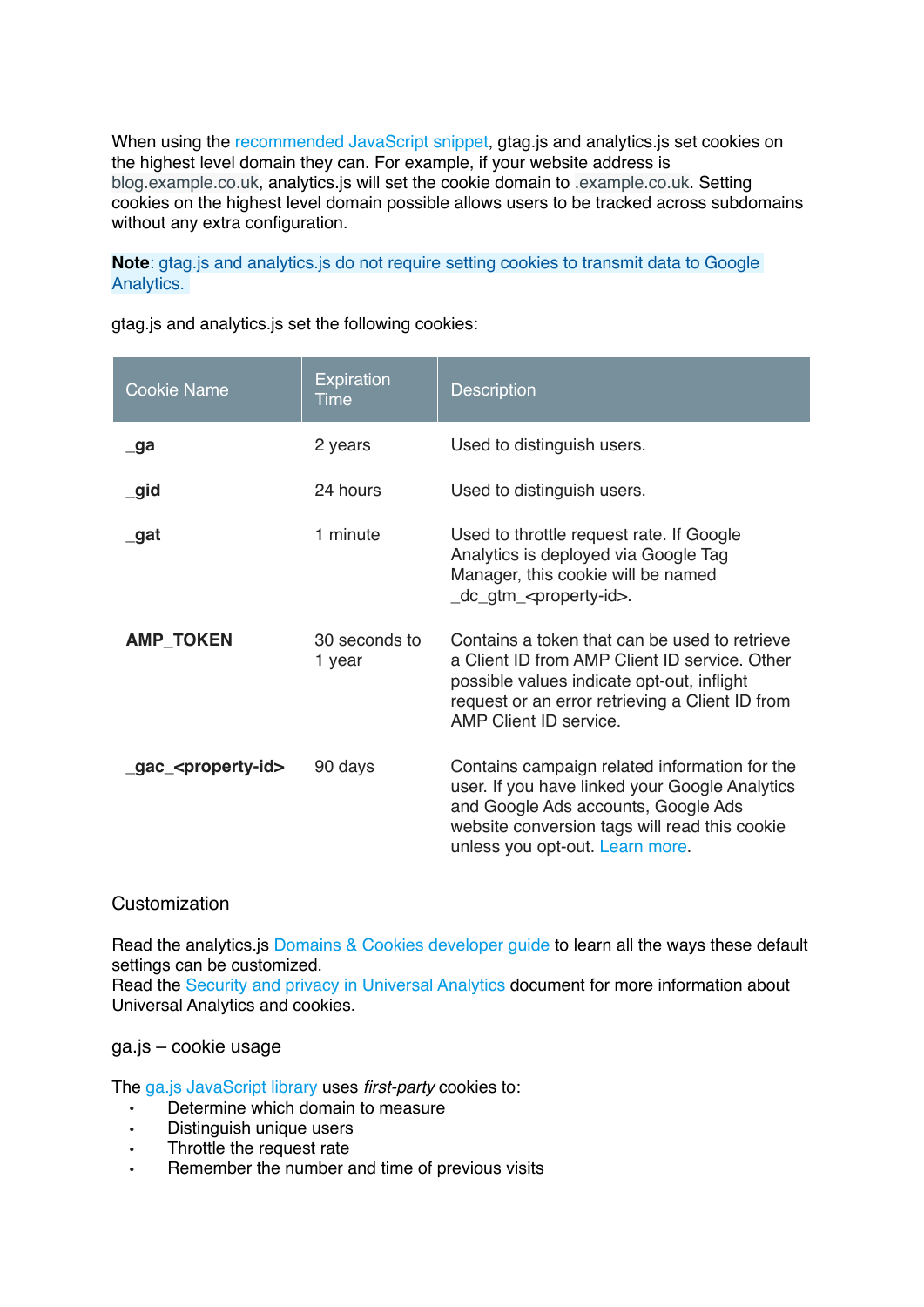- Remember traffic source information
- Determine the start and end of a session<br>• Bemember the value of visitor-level custo
- Remember the value of visitor-level custom variables

By default, this library sets cookies on the domain specified in the document.host browser property and sets the cookie path to the root level (/). This library sets the following cookies:

| Cookie<br><b>Name</b> | <b>Default</b><br><b>Expiration Time</b> | <b>Description</b>                                                                                                                                                                                                                                                                                          |
|-----------------------|------------------------------------------|-------------------------------------------------------------------------------------------------------------------------------------------------------------------------------------------------------------------------------------------------------------------------------------------------------------|
| utma                  | 2 years from<br>set/update               | Used to distinguish users and sessions. The cookie<br>is created when the javascript library executes and<br>no existing __utma cookies exists. The cookie is<br>updated every time data is sent to Google Analytics.                                                                                       |
| utmt                  | 10 minutes                               | Used to throttle request rate.                                                                                                                                                                                                                                                                              |
| utmb                  | 30 mins from<br>set/update               | Used to determine new sessions/visits. The cookie is<br>created when the javascript library executes and no<br>existing __utmb cookies exists. The cookie is<br>updated every time data is sent to Google Analytics.                                                                                        |
| utmc                  | End of browser<br>session                | Not used in ga.js. Set for interoperability with<br>urchin.js. Historically, this cookie operated in<br>conjunction with the __utmb cookie to determine<br>whether the user was in a new session/visit.                                                                                                     |
| utmz                  | 6 months from<br>set/update              | Stores the traffic source or campaign that explains<br>how the user reached your site. The cookie is<br>created when the javascript library executes and is<br>updated every time data is sent to Google Analytics.                                                                                         |
| utmv                  | 2 years from<br>set/update               | Used to store visitor-level custom variable data. This<br>cookie is created when a developer uses the<br>setCustomVar method with a visitor level custom<br>variable. This cookie was also used for the<br>deprecated _setVar method. The cookie is updated<br>every time data is sent to Google Analytics. |

### **Customization**

The following methods can be used to customize how cookies are set:

- $\cdot$  setDomainName Sets the domain to which all cookies will be set.
- LetCookiePath Sets the path to which all cookies will be set.
- SetVisitorCookieTimeout Sets the Google Analytics visitor cookie expiration in milliseconds.
- LetSessionCookieTimeout Sets the new session cookie timeout in milliseconds.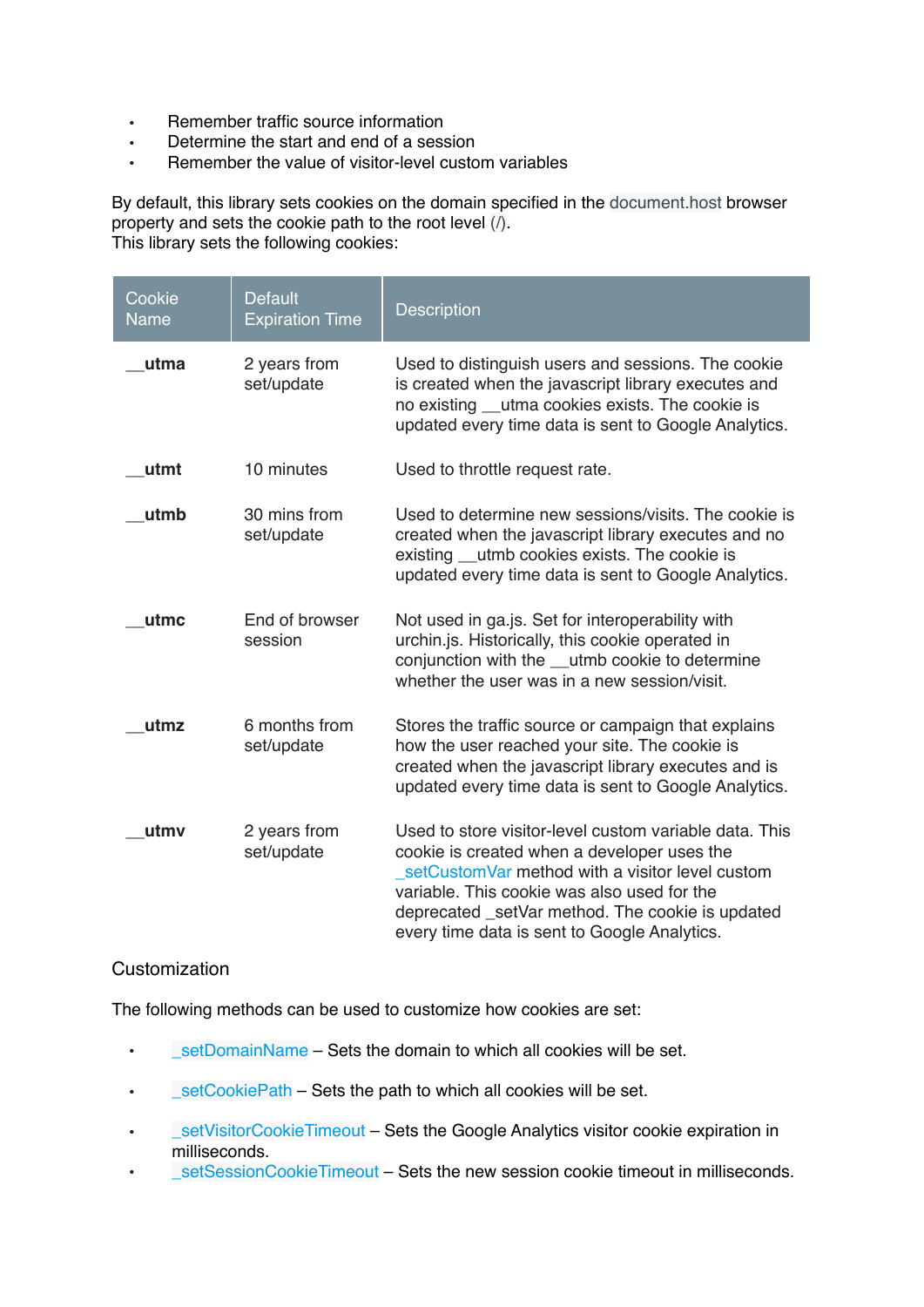- SetCampaignCookieTimeout Sets the campaign tracking cookie expiration time in milliseconds.
- StoreGac Pass in false to disable the GAC cookie. Defaults to true

Read the [Tracking Multiple Domains](https://developers.google.com/analytics/devguides/collection/gajs/gaTrackingSite) guide to learn how to configure ga.js to measure user interaction across domains.

#### urchin.js – cookie usage

Historically, Google Analytics provided a JavaScript measurement library named urchin.js. When the newer ga.js library launched, developers were encouraged to migrate to the new library. For sites that have not completed the migration, urchin.js sets cookies identically to what is set in ga.js. Read the ga.js cookie usage section above for more details.

#### Google Analytics for Display Advertisers – cookie usage

For customers that are using [Google Analytics' Display Advertiser features,](https://support.google.com/analytics/bin/answer.py?answer=2700409) such as [remarketing](https://marketingplatform.google.com/features/remarketing.html), a *third-party* DoubleClick cookie is used in addition to the other cookies described in this document for just these features. For more information about this cookie, visit the [Google Advertising Privacy FAQ.](https://www.google.com/policies/privacy/ads/#toc-analytics)

#### Content Experiments - cookie usage

For websites using Google Analytics [content experiments,](https://support.google.com/analytics/answer/1745147) the following cookies are used for these features in addition to the other cookies described in this document:

| Cookie<br><b>Name</b> | <b>Expiration Time</b> | <b>Description</b>                                                          |
|-----------------------|------------------------|-----------------------------------------------------------------------------|
| utmx                  | 18 months              | Used to determine a user's inclusion in an<br>experiment.                   |
| utmxx                 | 18 months              | Used to determine the expiry of experiments a user<br>has been included in. |

#### Optimize 360 - cookie usage

For websites using [Optimize 360,](https://www.google.com/analytics/360-suite/optimize/) the following cookie is used in addition to the other cookies described in this document:

| Cookie<br><b>Name</b> | <b>Expiration Time</b>                                               | <b>Description</b>                                                                                                     |
|-----------------------|----------------------------------------------------------------------|------------------------------------------------------------------------------------------------------------------------|
| gaexp                 | Depends on the length<br>of the experiment but<br>typically 90 days. | Used to determine a user's inclusion in an<br>experiment and the expiry of experiments a<br>user has been included in. |

*Except as otherwise noted, the content of this page is licensed under the [Creative Commons](https://creativecommons.org/licenses/by/4.0/)  [Attribution 4.0 License,](https://creativecommons.org/licenses/by/4.0/)*